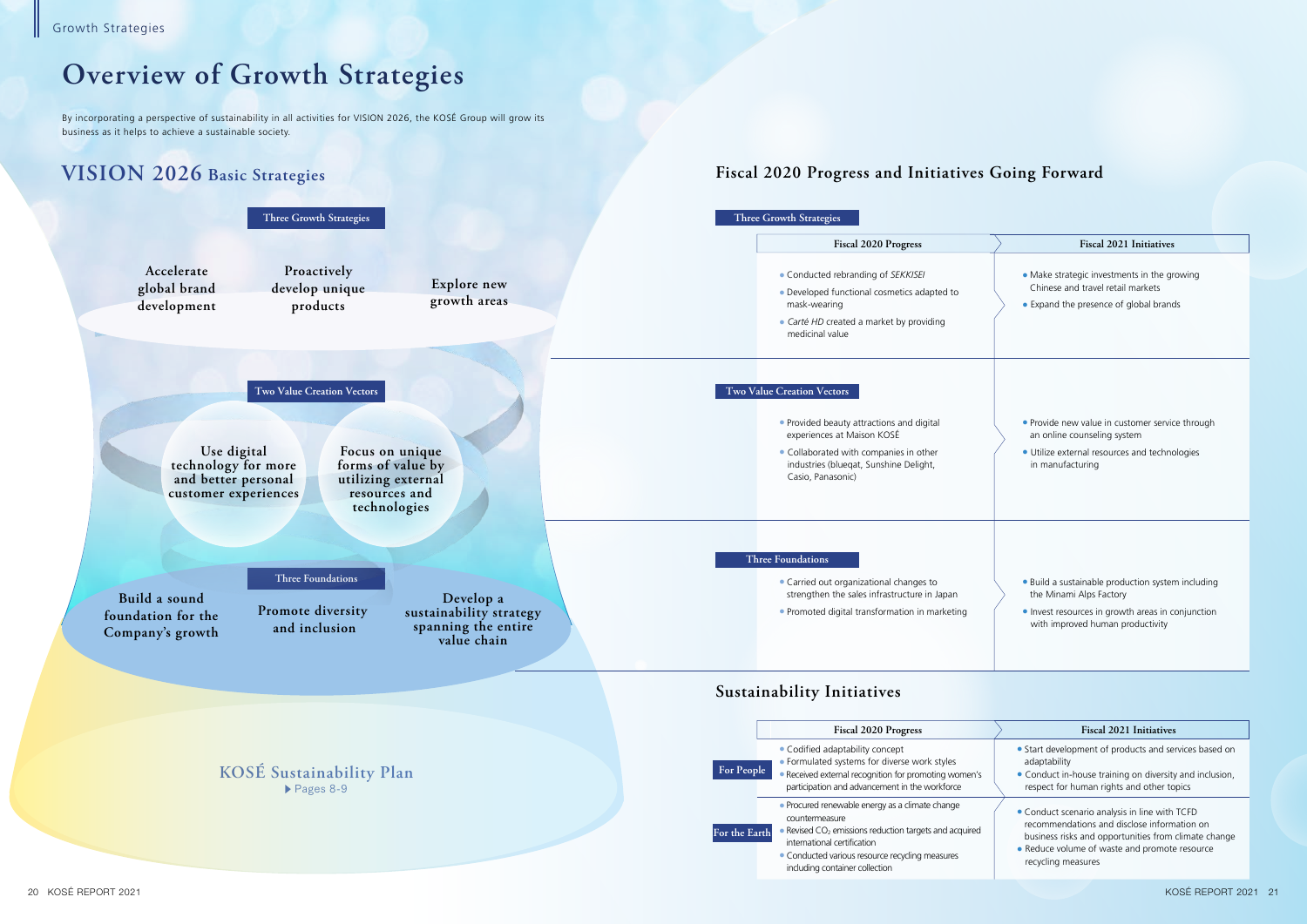# **Strategies by Region**

Despite uncertainty, we forecast a gradual recovery in the  $\rm A\,s\,i\,a$  We will provide new value in customer service by offering  $\rm A\,s\,i\,a$ Japanese economy. In the third quarter of fiscal 2020, *DECORTÉ* and *ALBION* made a rapid recovery in the specialty cosmetics store channel, and fourth-quarter sales at department stores also rebounded. We aim to improve profitability by continuing to reinforce our sales infrastructure to prepare for a full-scale recovery.

E-commerce sales were strong in fiscal 2020, due in part to the COVID-19 pandemic, and we will continue to make strategic investments in this area in fiscal 2021 and thereafter. In addition to existing e-commerce sites for Maison KOSÉ*, ADDICTION* and *JILL STUART*, an official *SEKKISEI* online shop opened on April 13, 2021. We aim to communicate and spread understanding of brand value by projecting brand strategies through these sites.

In addition, the KOSÉ e-commerce platform we launched on April 20, 2021 has been introduced primarily in the specialty cosmetics store channel, while *DECORTÉ* can also be purchased online. We plan to expand the platform's functions and are promoting introduction at more locations.

## **Strategies Going Forward**

We will provide new value in customer service by offering more personalized customer experiences both in the digital world and in physical stores by building new lines of communication through online counseling, among other measures.

For our domestic sales infrastructure, we will work to reinforce our business foundation through measures including promoting the KOSÉ e-commerce platform, establishing a new operating structure and wide-area organizational structure, and facilitating diverse work styles among our Beauty Consultants.

In May 2021, we rebranded the *FASIO* makeup brand, making it our first effort for a rapid recovery of mainstay brands that faced tough conditions during the COVID-19 pandemic. We will make further advances in product performance for the brand, which primarily targets women in their twenties, for a major transformation and evolution into a brand that faithfully conveys the user's individuality and unique appeal.



New *DECORTÉ* fragrance series *KIMONO* The *FASIO* brand faithfully conveys the user's individuality

- Used the COVID-19 pandemic as an opportunity to conduct reforms and made meaningful investments
- Created unique value in cooperation with Milbon Co.,
- Ltd. and Maruho Co., Ltd. • Growth in the e-commerce channel as people voluntarily refrained from going out
- Rapid recovery of mainstay brands ● Reinforce domestic sales infrastructure to prepare for a full-scale recovery

The Asian market grew substantially in fiscal 2020, centered on e-commerce and travel retail, as economic activity returned to normal in China, where COVID-19 was suppressed at an early stage. In the rest of the region, conditions remain severe although sales have bottomed out.

We have been working to expand our presence in the Greater China market and will continue our focus there as a pillar of our growth strategy. Specifically, we have set our sights on China and the travel retail market, and we will revamp a portion of our portfolio of flagship global brands as we invest proactively for further growth.

Specific measures for fiscal 2021 will include stepping up our rollouts at department stores of *DECORTÉ* and *SEKKISEI* as





## **Strategies Going Forward**

well as KOSÉ global sales counters that feature *INFINITY*. In the travel retail business, in addition to increasing the number of counters for *DECORTÉ* and *SEKKISEI* on Hainan Island and in cities, we plan to open a retail outlet for *ALBION* on Hainan Island.

We rebranded and relaunched *SEKKISEI* in September 2020 as a sustainable brand, and will step up our rollout of the *SEKKISEI CLEAR WELLNESS* series as a "clean products" brand at Sephora outlets. Together with *SEKKISEI MIYABI*—the *ne plus ultra* of the lineup—and the current *SEKKISEI*, the new series will enhance the brand's presence and added value.

E-commerce rollouts for both *DECORTÉ* and *ALBION* will focus on Tmall.com. We also plan to open a flagship store on

*Carté HD* high-performance skin care line

A high-performance skin care brand launched in September 2020, *Carté HD* brings together the technologies and expertise of KOSÉ and Maruho Co., Ltd. for a new approach to skin care that utilizes the sensuous value of cosmetics and the functional value of medicinal products. The lineup includes lotions and emulsions with high moisturizing performance to provide total, meticulous care for each customer's symptoms, concerns and everyday skin condition. The brand name, derived from the phrase "à la carte," reflects its purpose of providing skin care tailored to specific customer concerns.

## *Carté HD* **Addresses Market Needs and Improves Customer Quality of Life**



## **D** Highlights

**Review**

**Key Initiatives**

## Japan

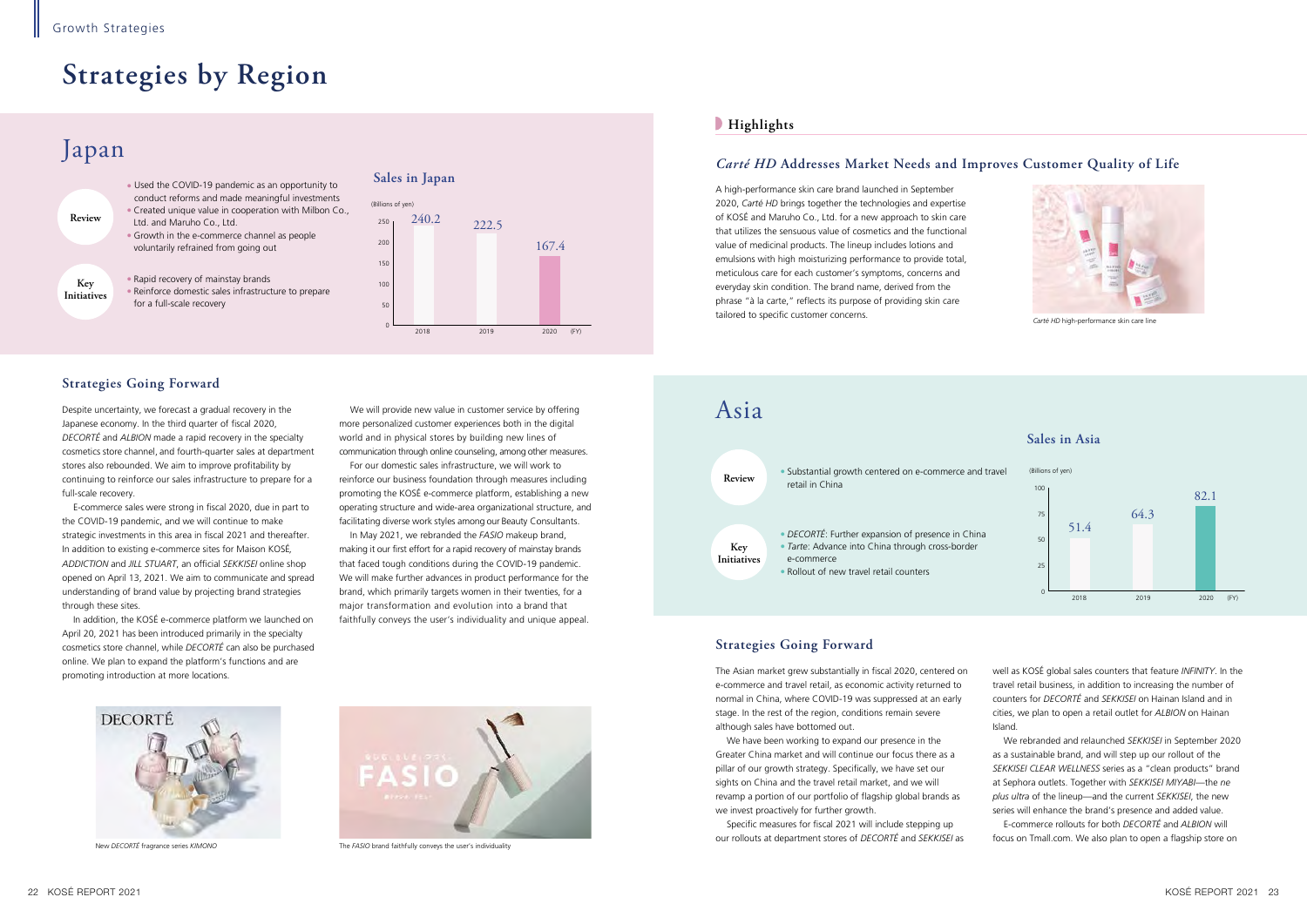## North America & Others



U.S. actor Brie Larson, the *DECORTÉ* brand muse

*DECORTÉ* celebrated its 50th anniversary in December 2020. The brand is currently sold in 14 countries and regions including China, which is driving sales. For the 50th anniversary, we positioned *DECORTÉ* at the core of KOSÉ's high-prestige strategy in the global market under the brand message "Embrace your true beauty" with the aim of gaining the support of affluent customers worldwide who seek high added value.

## **Stepping Up Sales of** *DECORTÉ* **in the Global Market**

## **Highlights**

|                                     | DECORTÉ                        | <b>ALBION</b>                            | <b>SEKKISEI</b>             | <b>ADDICTION</b>    | KOSÉ                                         |  |
|-------------------------------------|--------------------------------|------------------------------------------|-----------------------------|---------------------|----------------------------------------------|--|
| Department<br>stores* and<br>others | 38                             | 9                                        | 11                          |                     | 74<br>(including 6 global sales<br>counters) |  |
| Online                              | Tmall (focused rollout)        | Started sales on Tmall<br>in fiscal 2020 | Tmall, JD.com and<br>others | <b>Tmall Global</b> |                                              |  |
| Travel retail*                      | Hainan Island: 8<br>Cities: 16 | Cities: 2                                |                             |                     |                                              |  |
| Plan for Fiscal 2021                |                                |                                          |                             |                     |                                              |  |

| Department<br>stores* and<br>Up to $50$                            | Focused rollout at                    | Upto15 (increase sales at                       |              |                                                                         |
|--------------------------------------------------------------------|---------------------------------------|-------------------------------------------------|--------------|-------------------------------------------------------------------------|
| others                                                             | prominent stores                      | Sephora outlets as a "clean<br>products" brand) |              | 74 (including 12 global sales<br>counters)                              |
| Online<br>Tmall (focused rollout)                                  | Tmall (focused full-scale<br>rollout) | Tmall, JD.com and<br>others                     | Tmall Global | Plan to open flagship<br>prestige KOSÉ store on<br>Tmall in August 2021 |
| Hainan Island: About<br>Travel retail*<br>11<br>Cities: 17 or more | Start sales on Hainan<br>Island       | Hainan Island: 1<br>Cities: 2                   |              |                                                                         |

In fiscal 2020, e-commerce sales in North America and other markets were strong, but a second wave of COVID-19 infections forced many stores to close temporarily or shorten their business hours, which had a significant impact on business performance.

In fiscal 2021, the spread of infection is slowing in the United States and personal consumption is recovering, supported by the government's economic measures and by vaccinations.



## **Strategies Going Forward**

We will continue to aim for further growth for *Tarte* through its e-commerce site tarte.com as well as retailers and the 24-hour TV shopping channel QVC.

We will also continue to expand the sales network for *Tarte* in fiscal 2021 and beyond. Specifically, we aim to grow by expanding distribution in the United States and selling products at more Sephora outlets in Europe. In addition, we intend to accelerate growth by focusing on the skin care category, among other measures, to further enhance our global presence.

**Rollout in China** (as of December 31, 2020)





## **Sales in North America & Others**



*splash into SEA must haves set*

*tartelette™ in bloom clay palette*

\* Number of counters



Tmall in August 2021, featuring *INFINITY, ONE BY KOSÉ* and other prestige KOSÉ brands. In addition, we plan to begin sales of *Tarte* in China through cross-border e-commerce with the aim of maximizing the demand we attract in China.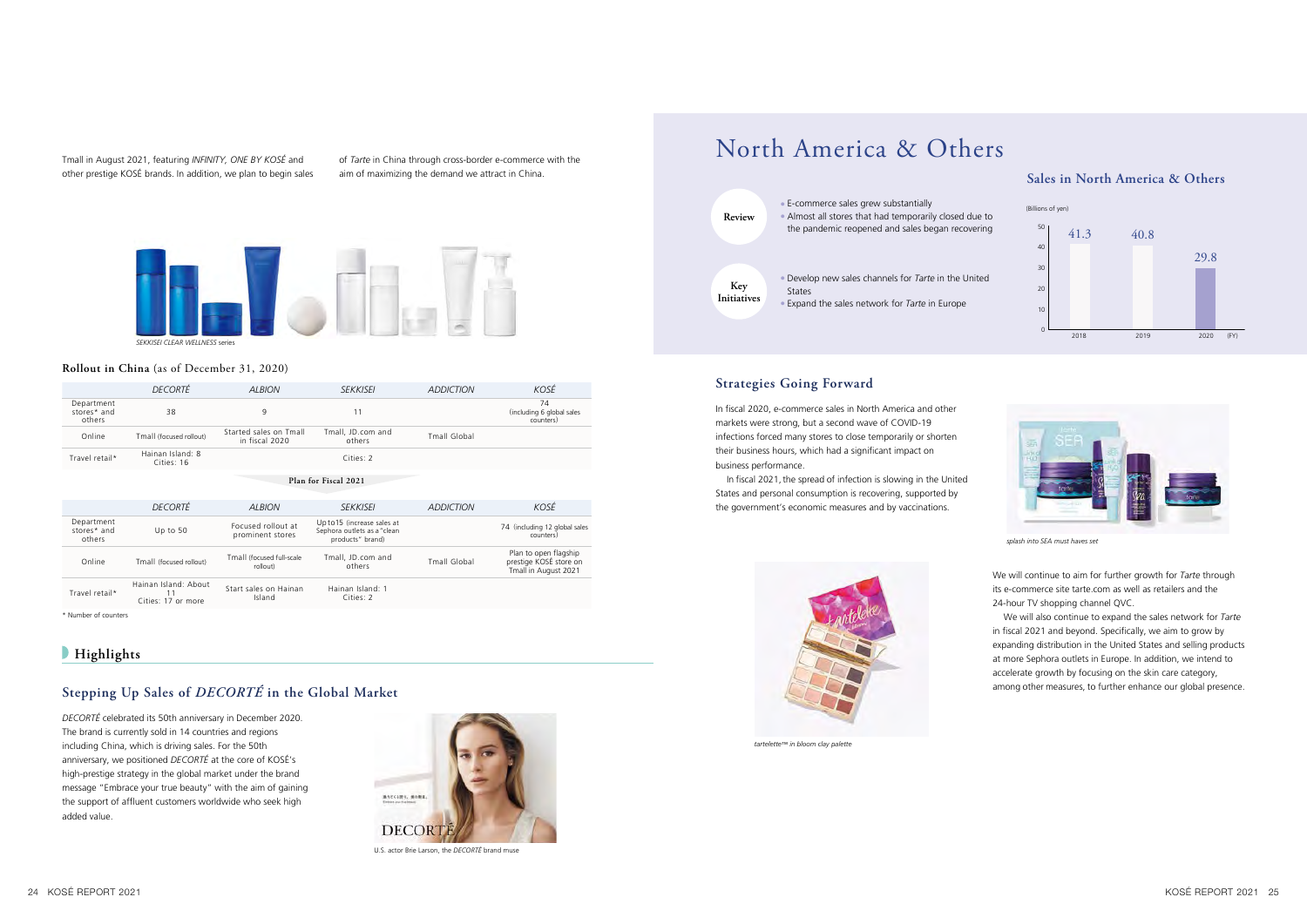## **Activity Themes and Their Impact on the Value Chain**

## Activities minimizing negative impacts Themes with both a positive and negative impact Activities increasing positive impacts **Planning R&D Manufacturing Logistics Examples Sales and Marketing Examples Use Disposal**<br>**Pransportation Reuse Procurement 1 4 3 2**  $\frac{5}{2}$  **6**  $\frac{1}{2}$  **6**  $\frac{1}{2}$  **6**  $\frac{1}{2}$

The activity themes defined in the KOSÉ Sustainability Plan involve the entire product life cycle and value chain from planning, R&D and raw material procurement to disposal or reuse, but we expect them to have the greatest impact on our value chain in the areas shown below. The primary categories involve the entire value chain.



In the KOSÉ Sustainability Plan, we have set medium-to-long-term targets to be achieved by 2030. Each year, we summarize the status of our efforts and announce our progress toward these targets.

# **Progress of the KOSÉ Sustainability Plan**

## **For People: Medium-to-Long-Term Targets of Activity Themes and Fiscal 2020 Progress For the Earth: Medium-to-Long-Term Targets of Activity Themes and Fiscal 2020 Progress**

| <b>Activity Theme</b>                                 | Indicators                                                                        | Target                       | Achieve by | Fiscal 2020 Progress                                                                                                                                                                                                                                                                                | <b>Relevant SDGs</b> |
|-------------------------------------------------------|-----------------------------------------------------------------------------------|------------------------------|------------|-----------------------------------------------------------------------------------------------------------------------------------------------------------------------------------------------------------------------------------------------------------------------------------------------------|----------------------|
| A source of<br>adaptable products<br>and services     | Ratio of products<br>and services<br>reflecting the<br>concept of<br>adaptability | 100%                         | 2030       | • Defined three concepts of adaptability<br>• Established "Adaptability or" ("Adaptability Eight")<br>• Carried out specific activities for individual products<br>and services                                                                                                                     |                      |
|                                                       | Implementation of<br>specific activities                                          | 30<br>activities<br>or more  | 2030       | • Conducted demonstration trial for establishing the habit<br>of applying sunscreen from early childhood<br>• Supported sports through participation in professional<br>dance league<br>• Launched KOSÉ Maruho Pharma Co., Ltd. products<br>• Supported medical professionals and care workers      |                      |
| Support for a<br>beautiful, healthy<br>and happy life | Responsible palm oil<br>procurement                                               | 100%                         | 2030       | . Promoted purchase of certified sustainable palm oil<br>(RSPO* Credits through Book and Claim model)<br>* Roundtable on Sustainable Palm Oil                                                                                                                                                       |                      |
| Help create a<br>world with true<br>gender equality   | Gender equality<br>awareness                                                      | 100,000<br>people or<br>more | 2030       | • Launched "KOSE IKUPAPA Support System," to<br>encourage male employees to take paternal leave<br>• Conducted seminars for building career awareness<br>• Provided tuition support (scholarships) at a girls' junior<br>high school in Tanzania and commemorative gifts to<br>graduates (SEKKISEI) |                      |

| <b>Activity Theme</b>                                                       | Indicators                                                                           | Target                                                                                  | Achieve by | Fiscal 2020 Progress                                                                                                                                                        | <b>Relevant SDGs</b> |
|-----------------------------------------------------------------------------|--------------------------------------------------------------------------------------|-----------------------------------------------------------------------------------------|------------|-----------------------------------------------------------------------------------------------------------------------------------------------------------------------------|----------------------|
| 4                                                                           | Area planted with coral<br>reefs                                                     | 20,000 sq. m<br>(About 53 times the area of<br>a 25 m regulation-size<br>swimming pool) | 2030       | . Promoted the SEKKISEI SAVE the BLUE project                                                                                                                               |                      |
| Use the theme of<br>beauty to help solve<br>environmental issues            | Increase in awareness<br>of environmental issues<br>through products and<br>services | 10 million people<br>or more                                                            | 2030       | • Activities involving the SEKKISEI brand<br>. Provided shopping baskets made from recycled<br>marine plastic under the SEKKISEI brand                                      |                      |
| $\overline{5}$<br>Environmental<br>programs in areas<br>where KOSÉ operates | Local community<br>environmental<br>conservation activities                          | 20 activities or more                                                                   | 2030       | • Environmental conservation activities at overseas sites<br>• Cleanup activities in communities where KOSÉ<br>production bases are located                                 |                      |
|                                                                             | Reduce SCOPE 1 and 2<br>$CO2$ emissions                                              | $-35%$<br>(target for total emission<br>reduction vs. 2018)                             | 2030       | · Switched all purchased electricity at Gunma Factory<br>to electricity from renewable energy sources<br>• Conducted fundamental review of number of sales<br>vehicles used |                      |
|                                                                             | Reduce SCOPE 3<br>CO <sub>2</sub> emissions                                          | $-30%$                                                                                  | 2030       | • Began collection of used product containers                                                                                                                               |                      |
| 6                                                                           | Sustainability-conscious<br>design for plastic<br>packaging materials                | 100%                                                                                    | 2030       | . Began use of biomass plastic in SEKKISEI CLEAR<br><b>WELLNESS</b><br>• Reduced use of plastic containers                                                                  |                      |
| Lower the overall<br>environmental                                          | Reduce use of water<br>resources through<br>responsible practices                    | $-12%$<br>(Production units vs. 2018)                                                   | 2030       | . Promoted the 3 Rs (reduce, reuse, recycle) for water<br>resources                                                                                                         | o                    |
| impact of business<br>operations                                            | Responsible waste<br>reduction/recycling                                             | 20 activities or more                                                                   | 2030       | . Repurposed trial-run cosmetics for making paint<br>• Began collection of used product containers                                                                          |                      |
|                                                                             | Non-recyclable waste                                                                 | 0%                                                                                      | 2025       | • Assessed Company-wide waste situation at<br>production bases                                                                                                              |                      |
|                                                                             | Responsible palm oil<br>procurement                                                  | 100%                                                                                    | 2030       | . Promoted purchase of certified sustainable palm oil<br>(RSPO Credits through Book and Claim model)                                                                        |                      |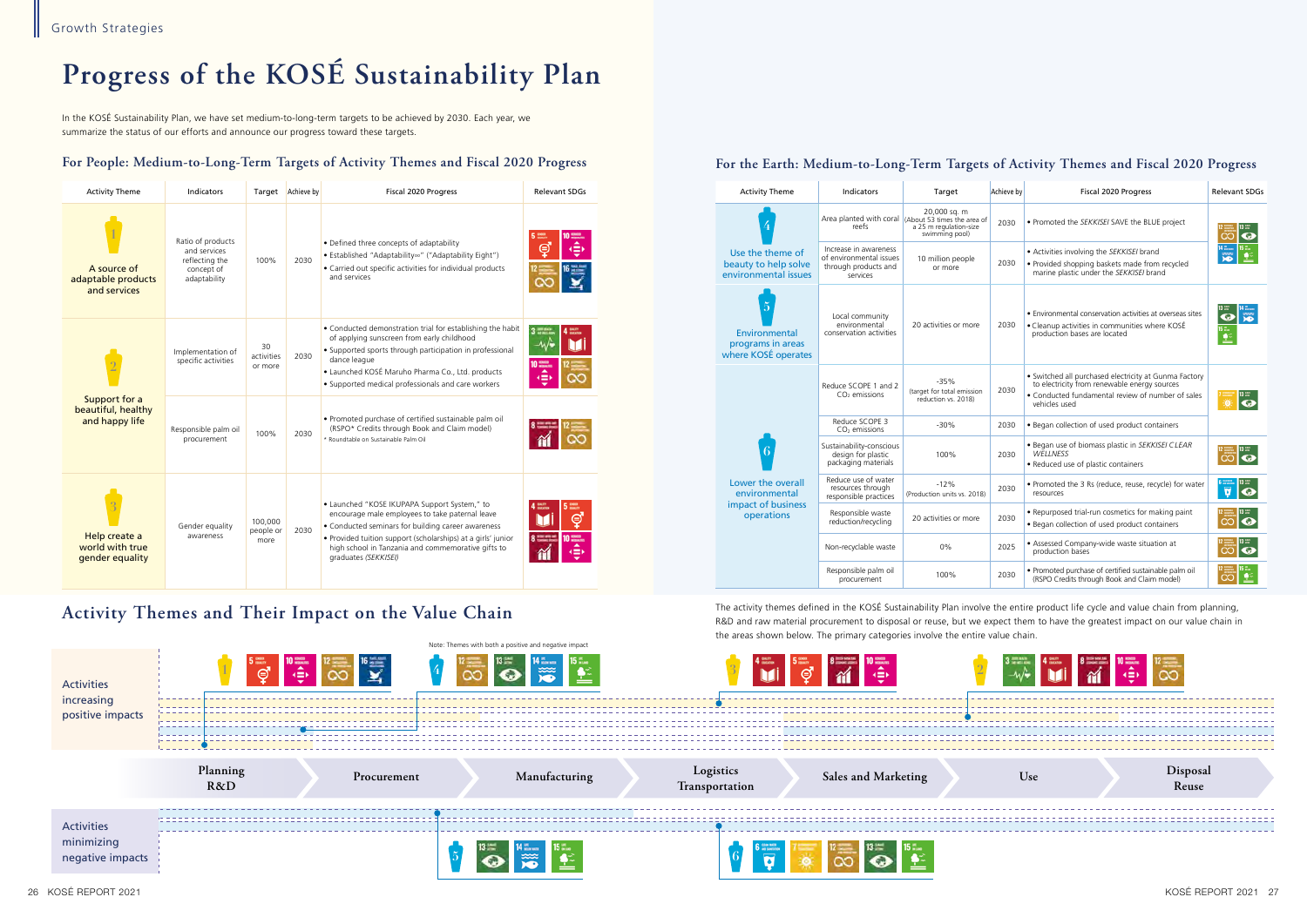## **For People**

## **1 A Source of Adaptable Products and Services**

Dedicated to being a source of beauty for everyone, the KOSÉ Group strives to offer the value of "beauty" while continually working to recognize the unique identity and values of each individual. By offering society beauty based on the concept of adaptability that provides a wide range of choices, we will help create a world where people with diverse backgrounds and characteristics—including skin tone and hair color, physical features, gender, sociocultural and geographical background by country or region, living environment, religion and creed—can live confidently and beautifully.

## **Examples of Adaptability Initiatives in Products**

#### ■ Braille Packaging

Foundation development at the Makeup Product Development Laboratories of KOSÉ Product Development Laboratory is one example of product design tailored to various skin tones and types, and is based on the latest global skin tone research.

> ■ Genderless Concept *Magnifique* KOSÉ Cosmeport has introduced a new genderless concept brand that goes beyond conventional ideas of gender, while still being based on high-quality standards that come from ongoing research into women's beauty.

#### ■ Use of Universal Design Font

Latent needs are shifting away from foundations that simply match skin tone toward those that achieve each individual's ideal look and complement the person's natural skin tone and texture. KOSÉ's unique perspective came from noticing that the same skin tone could appear dramatically different depending on ambient light and lighting. This led us to begin research focusing on the relationship between skin tone and light. First, to capture the characteristics of diverse skin tones around the world, we gathered data on the optical properties of the skin of approximately 700 people, and used statistical analysis to group skin tones/types with similar optical properties. At this stage, we found that the skin concerns of people with similar skin characteristics were often similar, so we analyzed the optical properties that made skin tone/type look beautiful within each group. In addition to this approach, we studied preferences and conducted sensitivity research to better understand what kind of finished appearance and ideal look customers from around the world desire. Based on the insights we obtained, we are developing technologies for foundation that will bring out the beauty in each individual's skin.

KOSÉ Cosmeport Corp. has adopted universal design including Braille labels, to make products that are more user-friendly for everyone, starting with people with visual impairments. In fiscal 2020, we launched disinfectant products with Braille labelling.



For descriptions on the outer packaging of products, primarily KOSÉ's prestige brands, we switched to a font and font size that are easier for anyone to read, thus enhancing usability for all customers.\*

## **Our Three Concepts of Adaptability**

To become even closer to customers around the world, the KOSÉ Group has summarized its global and universal approach to customers in one word: adaptability. Adaptability in our products and services enables customers to experience beauty in the best way for them. At the core of such adaptability is embracing diversity—in other words, being a source of beauty for everyone, as stated in VISION 2026.

Our approach is based on three concepts for describing the diversity at the core of our adaptability, and we are carrying out initiatives for each. The first is "physical." We create value tailored to the physical attributes of each individual, such as gender, biological sex, age, and skin and hair type. The second is "mind." We create value that respects diverse ideas, beliefs and gender identities, and it is not confined to specific ideas or values. The third is "social attributes." We create value from social and global perspectives that transcend race, language and country.

Based on these three concepts, we have established eight initiatives. These are 1) Excluding no one, 2) Blending diverse cultures, 3) Adapted to all skin and hair types, 4) User-friendly and simple, 5) Unfettered by gender, 6) Respectful expression, 7) Harmonizing with personal beliefs, and 8) Transcending age

constraints. We call these themes "Adaptability∞" ("Adaptability Eight"). We will focus on these key concepts as the basis of the value we create in our activities and initiatives as we develop and provide products in our dedication to being a source of beauty for everyone.

# **1**

#### **Eight Initiatives**

## Adaptability $\infty$



Interview to investigate tonal preferences

\* Introduced for certain new products released





## **Developing Foundation to Bring Out the Beauty in Each Individual's Skin**

**Harmonizing with personal beliefs**

**Transcending age constraints**



Data map of optical properties of skin

### Our Three Concepts of Adaptability



Please visit our website for information about our adaptability initiatives. For details: https://www.kose.co.jp/company/en/sustainability/adaptability.html

**FRES**<br>CARE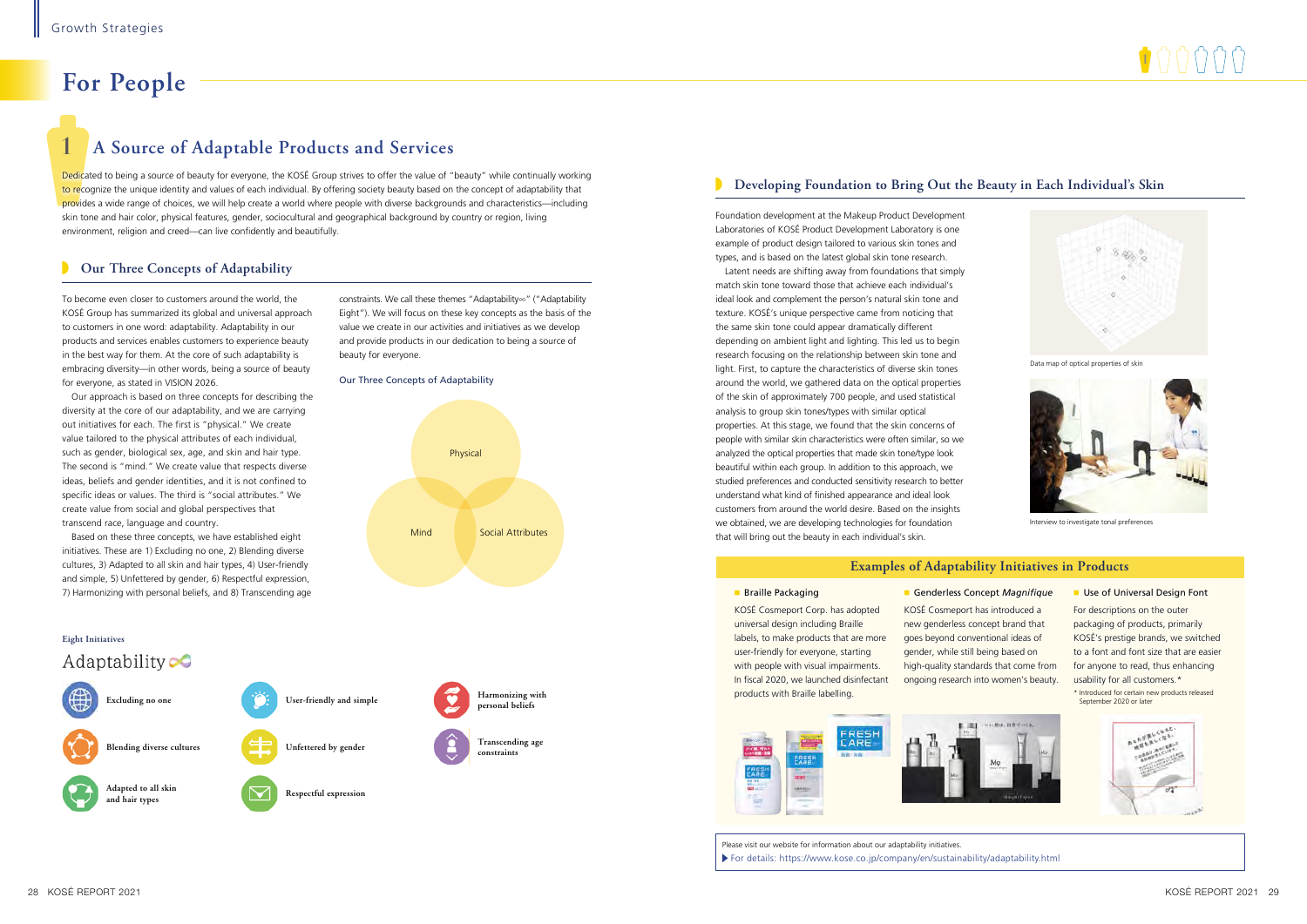## **2 Support for a Beautiful, Healthy and Happy Life**

The achievement of health and happiness is one of life's fundamental goals. KOSÉ's efforts to support this goal reflect our consideration not only for the customers who use our products and services, but for all our stakeholders, people in our value chain around the world and the next generation. Through these activities and our business operations, we strive to help solve social issues in ways such as improving quality of life, promoting health awareness through support for sports, raising the awareness of the next generation and promoting responsible procurement that includes respect for human rights.

### **Education on UV Protection in Preschool Facilities**

According to the World Health Organization, roughly half of an average person's lifelong exposure to ultraviolet radiation from the sun comes before the age of 18. To establish and promote the habit of applying sunscreen from early childhood, we are therefore collaborating on a project to protect beauty and health from UV rays based on a proposal from Sunshine Delight, Inc. that was chosen by the KOSÉ Accelerator Program\* in fiscal 2019.

In Japan, clear understanding of UV protection from early childhood is not widespread, and adequate conditions for practicing sun safety are not well established. Proper UV protection beginning in early childhood can help prevent future skin problems. According to a questionnaire survey of 500 parents and guardians conducted by KOSÉ, 86% said that if sunscreen were available in preschool facilities, they would want their children to use it. Based on these comments and the opinions of nursery teachers, we produced educational materials to help children learn the importance of sun safety, and collaborated with Sunshine Delight to develop a gentle-formula sunscreen in a large-volume pump bottle. A demonstration trial conducted in fiscal 2020 confirmed that the use of educational tools such as songs and picture books was effective in getting children to adopt the habit of applying sunscreen themselves. Therefore, we made the decision to start a full-fledged business introducing educational materials and sunscreen as a set for preschool facilities.

## **Preventing the Spread of COVID-19 Free Distribution of Alcohol-Containing Hand Sanitizer to Preschools**

This kind of sun protection awareness program for preschools helps teach the importance of using sunscreen, and encourages and supports children in practicing sun safety for themselves. At the same time, we will actively work to create new value that contributes to solving future skin problem issues.

#### ■ Introduction of "KOSÉ IKUPAPA Support System" for Men

\* A program that solicits ideas and technologies from startup companies with the aim of creating new value. Under the program, participants from startup companies and employees of KOSÉ recruited via the Link in-house venture system, form collaborative teams to take on the challenge of new businesses.

> We believe that active participation in childcare by fathers is important for both fathers and mothers to be active in the workplace. So, in addition to supporting female employees, we have introduced a paternal leave system. In FY2020, the "KOSÉ IKUPAPA Support System," which is a system to support fathers of newborn babies, was introduced to encourage male employees to take paternal leave. In order to raise awareness among employees and their superiors, KOSÉ provides individual support, such as advice on how to use the system, and provides support grants to male employees taking paternal leave.



### ■ Career Planning Seminar to Help Employees Be Who They Want to Be

## **3 Help Create a World with True Gender Equality**

### **Diversity & Inclusion Initiatives at KOSÉ**

Workplaces in which employees can work energetically and in their own way are tied to the vitality of the whole company. Therefore, we offer flexible work arrangements to accommodate the life events of individual employees, regardless of gender, and have established workplace environments that empower all employees to perform to their full potential.



KOSÉ's support system for childcare leave for men is aimed at promoting equality of participation by men and women both at home and in the workplace

We conduct a wide range of programs, including training designed to build motivation, seminars on the importance of diversity in the workplace and career plan development, and promote people to leadership positions based on appropriate employee evaluations.

The growth of the KOSÉ Group will require the capabilities of every one of our more than 14,000 employees worldwide. In addition, as a company that creates beauty for people, we have continued to propose new value for the lives of many people. That is why we believe the messages we communicate to society will help create a future where there is no more gender gap, not only in Japan but all around the world. We promote and proactively engage in awareness-raising activities to help realize a society where everyone can play an active role regardless of gender.

As part of our measures to prevent the spread of COVID-19, we provided alcohol-based hand sanitizer free of charge to preschools. Starting April 2020, we provided more than 30,000 bottles of hand sanitizer through Childsha Co., Ltd., which does business with many preschools, enabling nursery teachers and children to help prevent the spread of infection. We will continue to take various measures to prevent the spread of COVID-19 and respond quickly to the changing pandemic situation.





Awareness-raising activities at a preschool

Alcohol-containing hand sanitizer

Please visit our website for information about other diversity and inclusion initiatives. For details: https://www.kose.co.jp/company/en/sustainability/diversity/

Proactively designing a career plan is important for employees to realize their aspirations and to become who they want to be. To help in that process, we conducted a career planning seminar focused on mid-level female employees that is aimed at cultivating employees who act independently from a management perspective, with external director Yukino Kikuma as a lecturer. By encouraging employees to look at their careers from new angles and fostering the awareness and climate for them to build their own careers and grow, we will cultivate people who build experience and succeed while planning for their future career positions.



More than 800 employees participated in the career planning seminar, online or in-person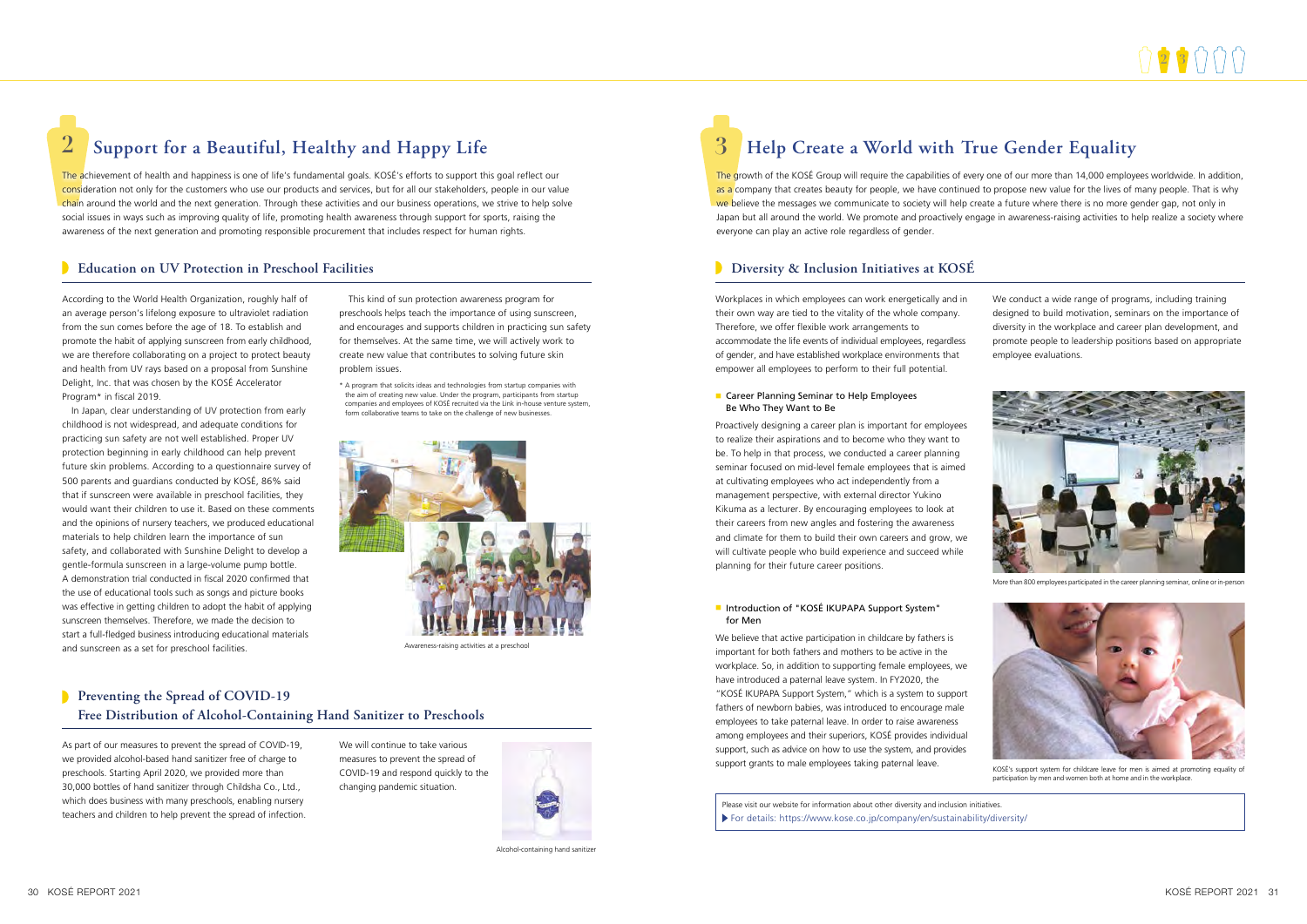## **For the Earth**

# **4**



## **4 Use the Theme of Beauty to Help Solve Environmental Issues**

It is important to us to provide all kinds of value related to beauty through our business activities, beyond just cosmetic products that are an intimate part of consumers' lives. We will continue to conduct activities that help solve environmental issues by providing added value in products and services such as the *SEKKISEI* brand, with beauty as the central theme. By communicating these activities to the general public, we will also make more consumers conscious of environmental issues and foster awareness of solving these issues under the theme of beauty.

## **Rebranding of** *SEKKISEI* **to Incorporate Sustainability**

At KOSÉ, we believe that showing consideration for the environment in the products we provide is not only important , but that it also provides an opportunity to increase customer awareness of environmental issues. That is why our development makes a conscious effort to address various environmental issues from the product design stage. *SEKKISEI* recently underwent its first rebranding since its launch 35 years ago, and for the new *CLEAR WELLNESS* product series, we incorporated many sustainability-related elements. Specifically, we made changes to containers and packaging materials that will contribute to reduced  $CO<sub>2</sub>$  emissions. These changes include adopting biomass plastic containers, reducing plastic usage in packaging materials, and discontinuing the use of clear plastic film on outer packaging. For outer packaging, we began using corrugated cardboard, which has a recycling rate above 90% in Japan. Furthermore, for the

printing on products, we adopted biomass ink, which is more biodegradable and thus has less environmental impact, and on outer packaging, we have adopted the universal design font that we have selected for use throughout KOSÉ. We replaced package inserts and pamphlets with QR codes that link to digital versions.

We will continue to broaden our sustainability promotion activities<sup>1</sup> with *SEKKISEI* as the representative brand driving those activities.

1. KOSÉ Sustainability Plan (announced in April 2020)

https://www.kose.co.jp/company/en/content/uploads/2021/05/210430\_kose\_ sustainability\_plan\_EN.ver4\_.pdf

Outer packaging made of corrugated cardboard

SEKKISE

肌损

## **Promoting Recycling with Plastic Container Collection Program**

KOSÉ is conducting the *SEKKISEI* SAVE the BLUE project, which focuses on environmental conservation and awareness-raising activities. In this project, we donate a portion of sales from selected *SEKKISEI* brand products purchased by customers during seasonal campaigns to environmental conservation efforts. Since 2009, funds from the summer campaign have been donated to a coral-planting program in Okinawa, and in 2018, the tenth year of the project, we also launched a winter campaign to fund forest conservation activities in the Tohoku region, further developing this as a project to protect our blue planet. Globally, we are developing activities in nine countries and regions<sup>5</sup> that are based on the unique features of each area.

To help reduce the use of plastic, an issue of international concern, we are also focusing our efforts on collection and recycling of used containers. With *SEKKISEI*, we will expand the SEKKISEI Earth Beauty Program,<sup>2</sup> a plastic container collection program. Customers can support the program by depositing used KOSÉ brand skin-care containers<sup>3</sup> into an original collection box.4 For recycling, we partner in a collection program operated by TerraCycle Japan in which collection partners earn redeemable points according to the amount collected. We donate our points to SeaSeed, a partner of the *SEKKISEI* SAVE the BLUE project, to cover the cost of growing corals in Okinawa, thereby helping to protect the natural environment. Through this recycling program, we are helping to take care of valuable finite resources and contribute even more to the realization of a sustainable circular economy. In the future, we will consider expanding this program internationally.

In addition, we are a partner in the Loop circular shopping platform operated by Loop Japan. We are currently developing a reusable cosmetics container, and aim to begin sales using the Loop platform.

2. Name changed from *SEKKISEI* Recycling Program (August 2020)

- 3. Plastic containers only
- 4. In KOSÉ sales areas of 33 AEON and AEON Style stores throughout Japan



Original collection box

In the quality control process, some cosmetic products never reach the market. For that reason, we are supporting a cosmetics recycling business conducted by MÅNGATA Corporation, a company that creates new value and enjoyment through initiatives such as making paint from unused or unwanted cosmetics. As a cosmetics company that creates beauty for people, KOSÉ supports the establishment of systems such as this one for repurposing cosmetics that are no longer useful, and sharing the importance of sustainable resource use with the general public.

## **Environmental Conservation Activities through the** *SEKKISEI* **SAVE the BLUE Project**

Fiscal 2021 campaign poster



Paints made from recycled cosmetics



## **From Cosmetics to Paint: Recycling Initiatives**

Number of corals planted: 17,978 Area: 109,072,619 sq. cm (approx. 29.0 times the area of a regulation-size short-course 25-meter pool)

Number of trees planted: 418

5. China, Taiwan, Hong Kong, South Korea, Thailand, Singapore, Malaysia, Indonesia and the United States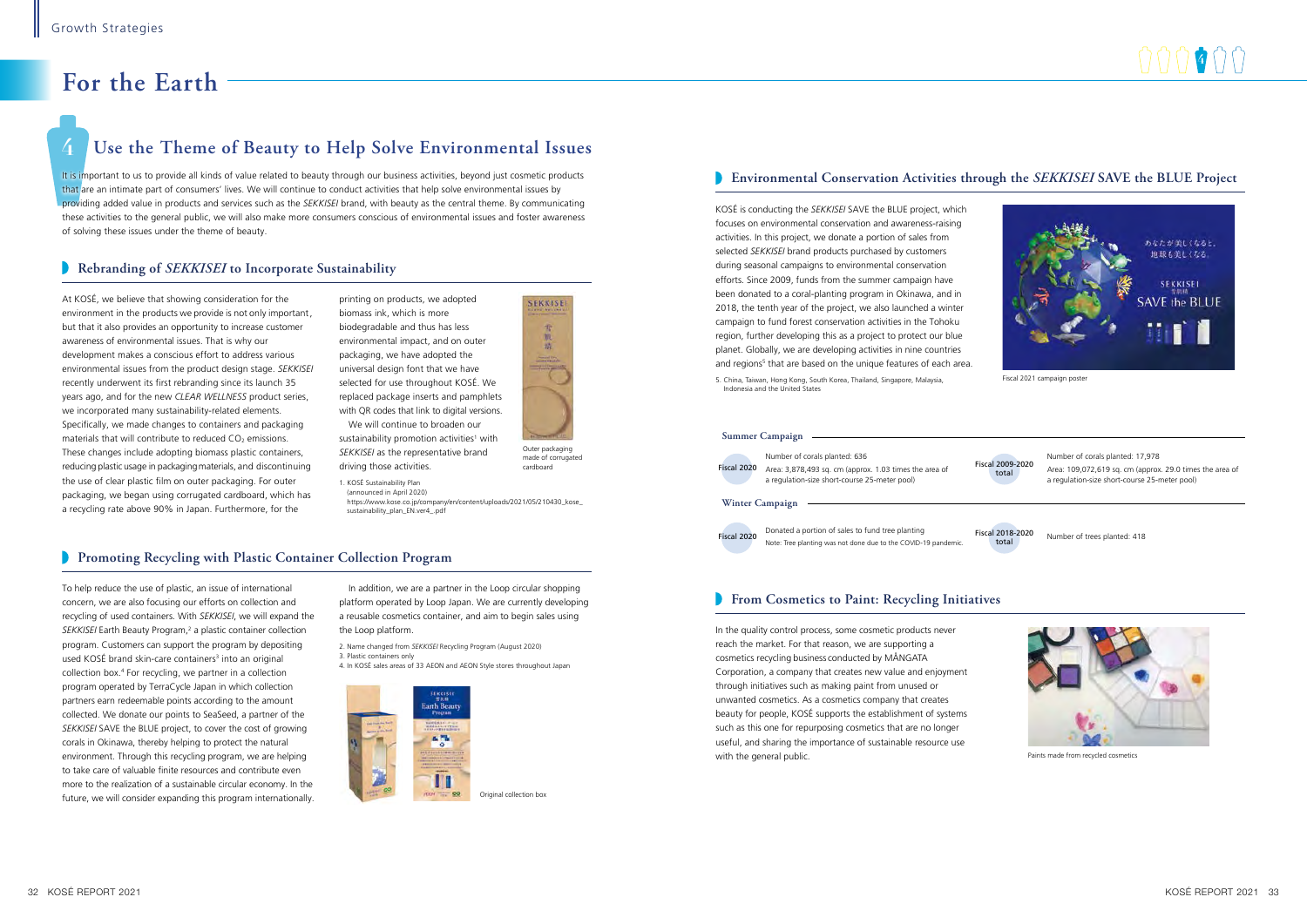# **6 Lower the Overall Environmental Impact of Business Operations**

Our beauteous global environment is the source of healthy lives for all of us. In addition, because many of the ingredients in cosmetics are obtained from nature, we benefit from the natural environment every day we do business. The KOSÉ Group is grateful for this benefit and therefore believes that it has a responsibility to reduce its environmental impact as much as possible to preserve nature—in other words, the global environment. We are now accelerating our initiatives to respond to the particularly pressing issue of climate change.

The KOSÉ Group views sustainability-related issues as management issues, and has established a system for promoting solutions to such issues. Specifically, we established the Sustainability Committee chaired by the President & CEO. This committee proposes sustainability strategies to and receives approval from the Management Committee, and then reports the results to the Board of Directors. As chairperson, the President & CEO is also responsible for evaluation and monitoring related to climate change. In addition, in fiscal 2020 we established subcommittees and projects for  $CO<sub>2</sub>$  emission reduction and other individual themes to promote more effective cross-departmental activities.

For the KOSÉ Group to carry out its corporate activities sustainably, we believe it is important to consider the environment in regions where we manufacture products or offer services, and to give back to those regions. We strive to protect the environment and work in partnership with stakeholders in the regions where KOSÉ operates.

> For organizational risks related to climate change, the Risk Management and Compliance Committee is in charge of enterprise risk management and leads the identification and assessment of risks at the corporate level. Among them we have made climate change an essential factor in our consideration of energy usage,  $CO<sub>2</sub>$  emissions, water consumption, and waste water. We take into account climate change-related physical risks in many areas of planning, including in our business continuity plan. The Sustainability Committee and the Risk Management and Compliance Committee are monitoring climate change-related issues based on these frameworks.

| irectors         |                                                 |
|------------------|-------------------------------------------------|
|                  |                                                 |
|                  |                                                 |
| <b>Committee</b> |                                                 |
|                  |                                                 |
|                  |                                                 |
|                  |                                                 |
|                  |                                                 |
| beration         |                                                 |
|                  | <b>Risk Management and Compliance Committee</b> |

Based on the TCFD recommendations, we will disclose information to stakeholders on the business risks and opportunities caused by climate change from the four perspectives of governance, strategy, risk management and indexes/goals. We will also continue to make Group-wide efforts to reduce  $CO<sub>2</sub>$  emissions.





## **5 Environmental Programs in Areas Where KOSÉ Operates**

## **Overseas Environmental Conservation and Donation Activities**

The *SEKKISEI* SAVE the BLUE project, which KOSÉ initiated in Japan in 2009, was expanded to various other countries and regions starting in 2011. For a limited time each year, we donate a portion of sales from selected *SEKKISEI* products to environmental conservation programs according to the needs of each area. Employees of local subsidiaries also participate in activities such as tree planting and removing marine plastic from beaches.\*

\* In 2020, employees refrained from participating in activities due to the COVID-19 pandemic.

## **Initiatives to Address Climate Change**

The KOSÉ Group conducted a material analysis of sustainabilityrelated issues. As a result, in the KOSÉ Sustainability Plan, we positioned addressing the environment and climate change as an essential management issue in our efforts to drive business growth while helping achieve a sustainable society. In October 2020, we announced our support for the recommendations of the Task Force on Climate-related Financial Disclosures (TCFD), and joined the TCFD Consortium, an organization of Japanese companies and other institutions that support the TCFD recommendations.

#### ■ Governance and Risk Management

## **Environmental Conservation Activities around Production Bases in Japan**

In Japan, we are actively engaged in environmental conservation activities around production bases. Reflecting the importance we place on harmony with local communities, production departments carry out cleanup activities every month. We will continue this cleanup program to help beautify communities and conserve the environment as part of our overall contribution to society.





Cleanup activities

| China       | We donate a portion of sales from selected<br>products to NPO-Green Life to cover the costs of<br>desert greening in Inner Mongolia.                           | Thailand      | We donate a portion of sales from selected<br>products to the Marine and Coastal Resources<br>Research and Development Center, Eastern Gulf of<br>Thailand to help protect sea turtles and preserve<br>coral reefs around Koh Mannai, Rayong Province. |
|-------------|----------------------------------------------------------------------------------------------------------------------------------------------------------------|---------------|--------------------------------------------------------------------------------------------------------------------------------------------------------------------------------------------------------------------------------------------------------|
| Taiwan      | We donate a portion of sales from selected<br>products to Taiwan Eco-Angel Environment<br>Conservation Association to cover the costs of<br>coral cultivation. | Singapore     | We donate a portion of sales from selected<br>products to the charity Garden City Fund to cover<br>coral reef conservation costs.                                                                                                                      |
| Hong Kong   | In support of a coral planting project in Okinawa,<br>Japan, we donate a portion of sales from selected<br>products to cover the costs of coral cultivation.   | Malaysia      | We donate a portion of sales from selected<br>products to the NGO Reef Check Malaysia for<br>conservation of coral reefs off Terengganu.                                                                                                               |
| South Korea | In cooperation with Tree Planet, an NPO that<br>provides forest-building services, we plan to carry                                                            | Indonesia     | Charitable activities were not carried out in 2020<br>due to COVID-19.                                                                                                                                                                                 |
|             | out "SEKKISEI forest-building" at Noeul Park<br>(Sunset Park) in Seoul, and will continue to<br>support tree planting activities.                              | United States | We donate a portion of sales from selected<br>products to the Coral Reef Alliance, an NGO.                                                                                                                                                             |



### **Organization Chart**